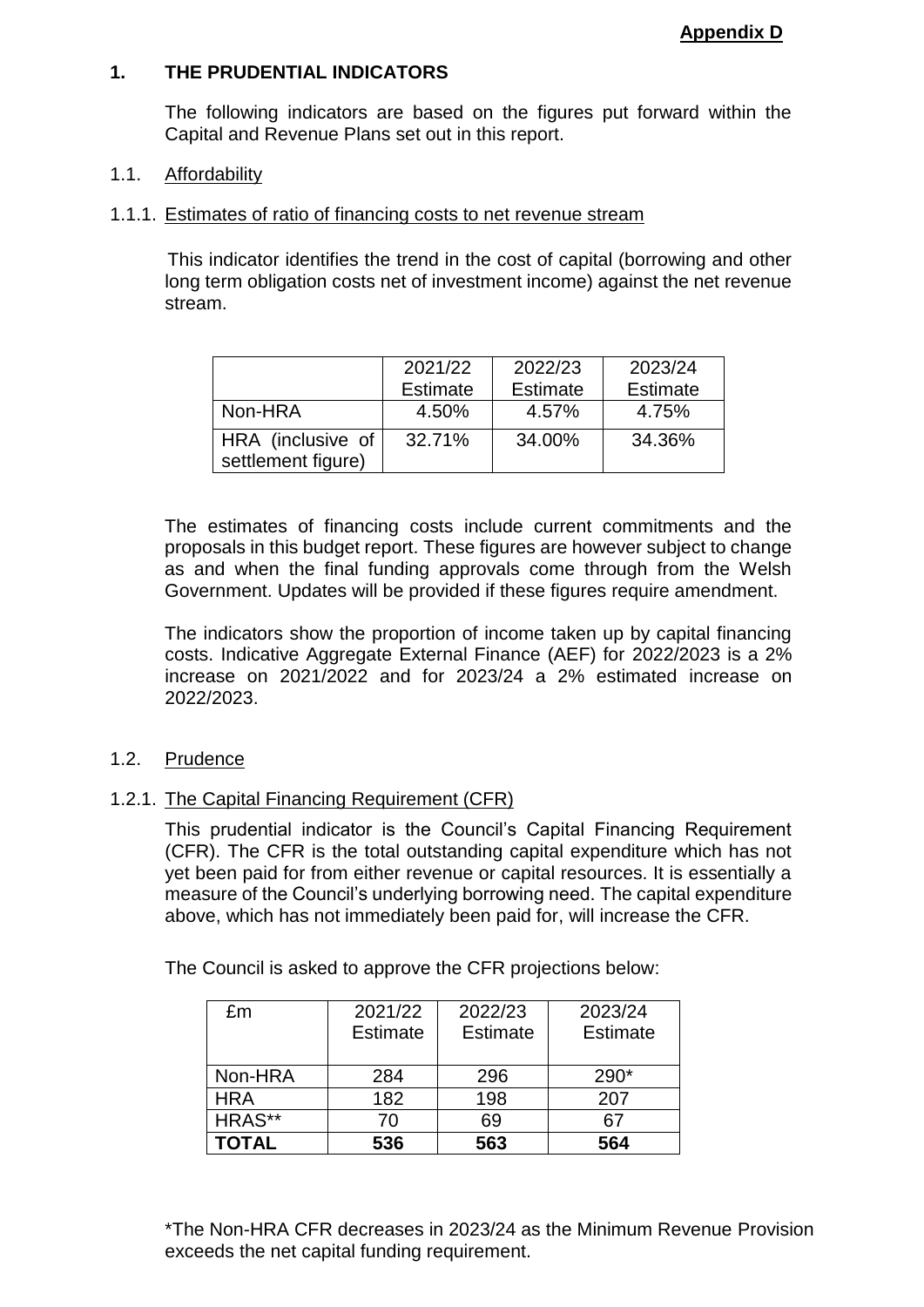\*\*Housing Revenue Account Subsidy Buyout of £79m in April 2015.

# 1.2.2. The Gross Borrowing and Capital Financing Requirement indicator

The control mechanism to limit external debt.

Estimated gross borrowing for the four years starting with the last full year (2019/20) must not exceed the CFR in the medium term but can in the short term due to cash flows.

Ensures borrowing is only for approved capital purposes.

The Director of Corporate Services reports that the authority complied with this requirement in 2019/20 and does not envisage difficulties for the future. This view takes into account current commitments, existing plans, and the proposals in the budget report.

| £m                                             | 2019/20<br>Actual | 2020/21<br><b>Estimate</b> | 2021/22<br>Estimate | 2022/23<br>Estimate | 2023/24<br>Estimate |
|------------------------------------------------|-------------------|----------------------------|---------------------|---------------------|---------------------|
| Debt at 1 <sup>st</sup> April                  | 413               | 433                        | 433                 | 479                 | 532                 |
| <b>Expected Change</b><br>in Debt              | 20                | 0                          | 46                  | 53                  | 32                  |
| Gross debt at 31 <sup>st</sup><br><b>March</b> | 433               | 433                        | 479                 | 532                 | 564                 |
| <b>CFR</b>                                     | 501               | 509                        | 536                 | 563                 | 564                 |
| Under / (Over)<br>borrowing                    | 68                | 76                         | 57                  | 31                  | 0                   |

Details of Gross Borrowing:

# 1.2.3. External Debt

The Authorised Limit and the Operational Boundary:

The Authorised Limit prudential indicator represents a control on the overall level of borrowing. This represents a limit beyond which external debt is prohibited, and this limit needs to be set or revised by full Council. It reflects the level of external debt which, while not desired, could be afforded in the short term, but is not sustainable in the longer term. This is the statutory limit determined under section 3(1) of the Local Government Act 2003. The Government retains an option to control either the total of all councils' plans, or those of a specific council, although no control has yet been exercised.

| £m                      | 2021/22         | 2022/23         | 2023/24         |
|-------------------------|-----------------|-----------------|-----------------|
|                         | <b>Estimate</b> | <b>Estimate</b> | <b>Estimate</b> |
|                         |                 |                 |                 |
|                         |                 |                 |                 |
| <b>Borrowing</b>        | 589.0           | 618.4           | 619.7           |
| Other Long-             |                 |                 |                 |
| <b>Term Liabilities</b> | 0.5             | 0.5             | 0.5             |
|                         |                 |                 |                 |
| <sup>-</sup> otal       | 589.5           | 618.9           | 620.2           |